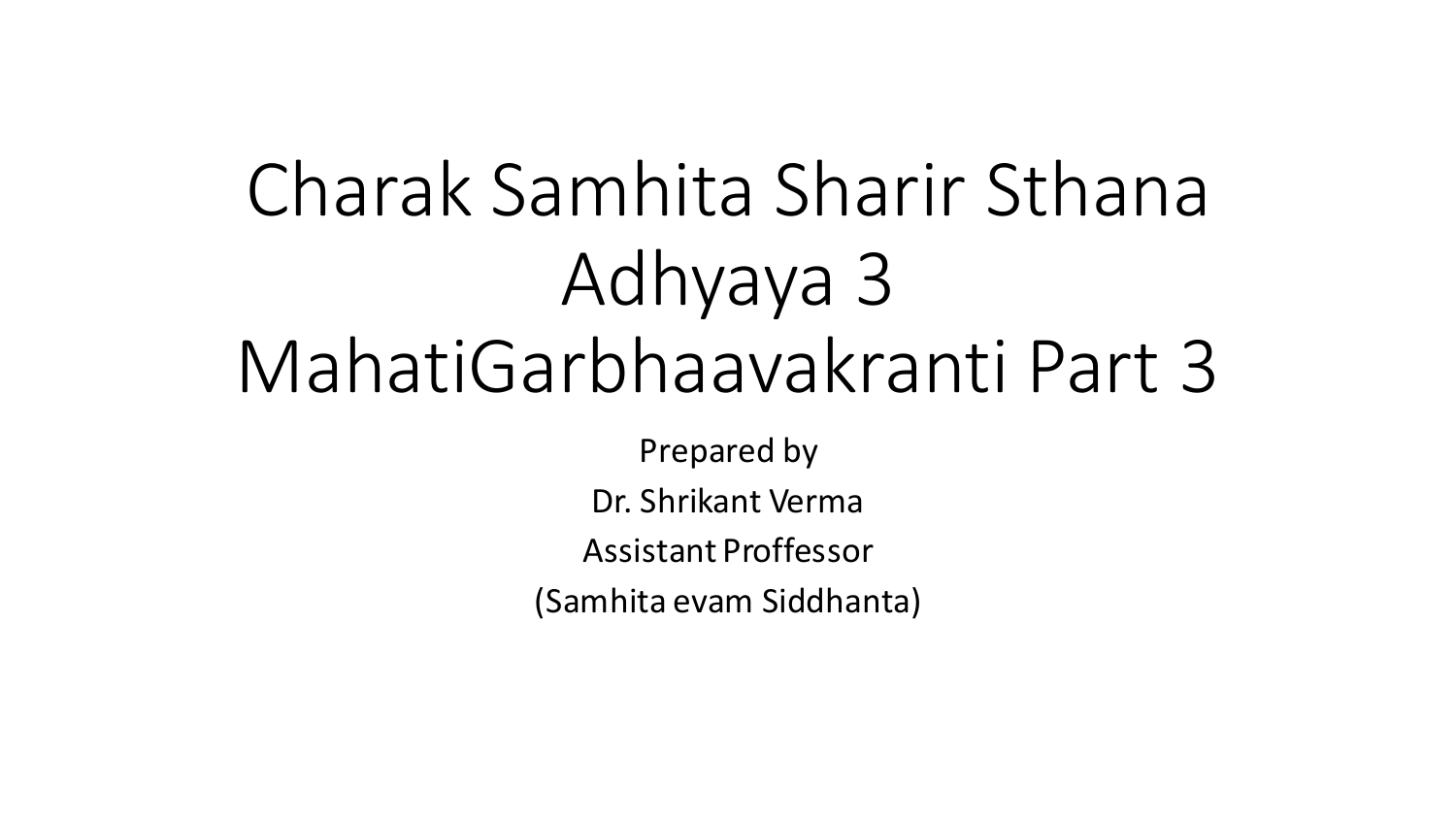## Types of Mana

## • त्रिविधं खलु सत्त्वं- शुद्धं, राजसं, तामसमिति|

- The *Mana* is of three types pure *sattvika, rajasika* and *tamasika*.
- Satva= Pure form of Mana
- Satva with Raja or Tama= Impure form of Mana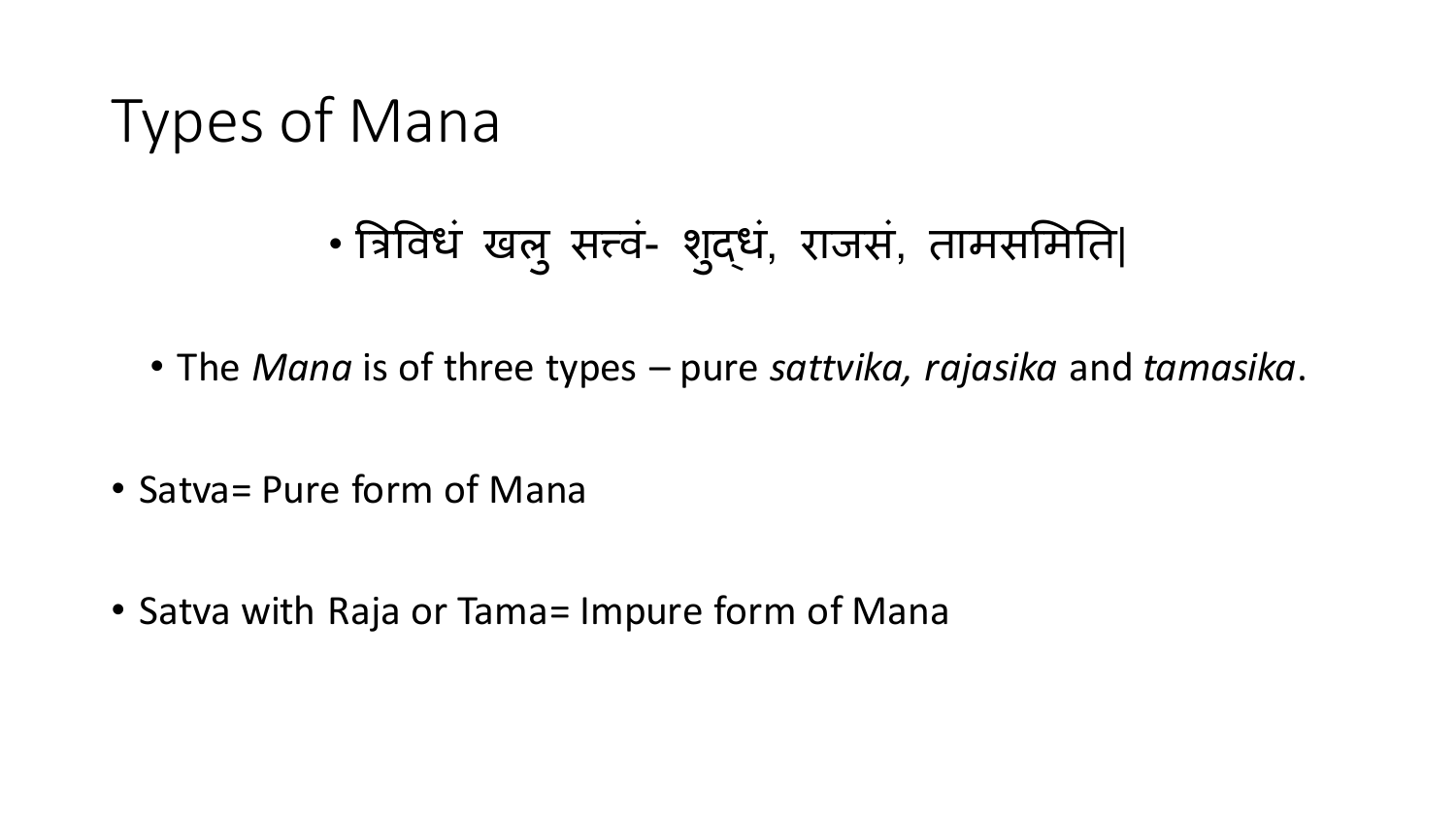## Features of Pure Mana

## • तत्रं शुद्धमदोषमाख्यातं कल्याणांशत्वात्.......

• The pure *sattvika* one is free from causing abnormalities as it is gifted with auspiciousness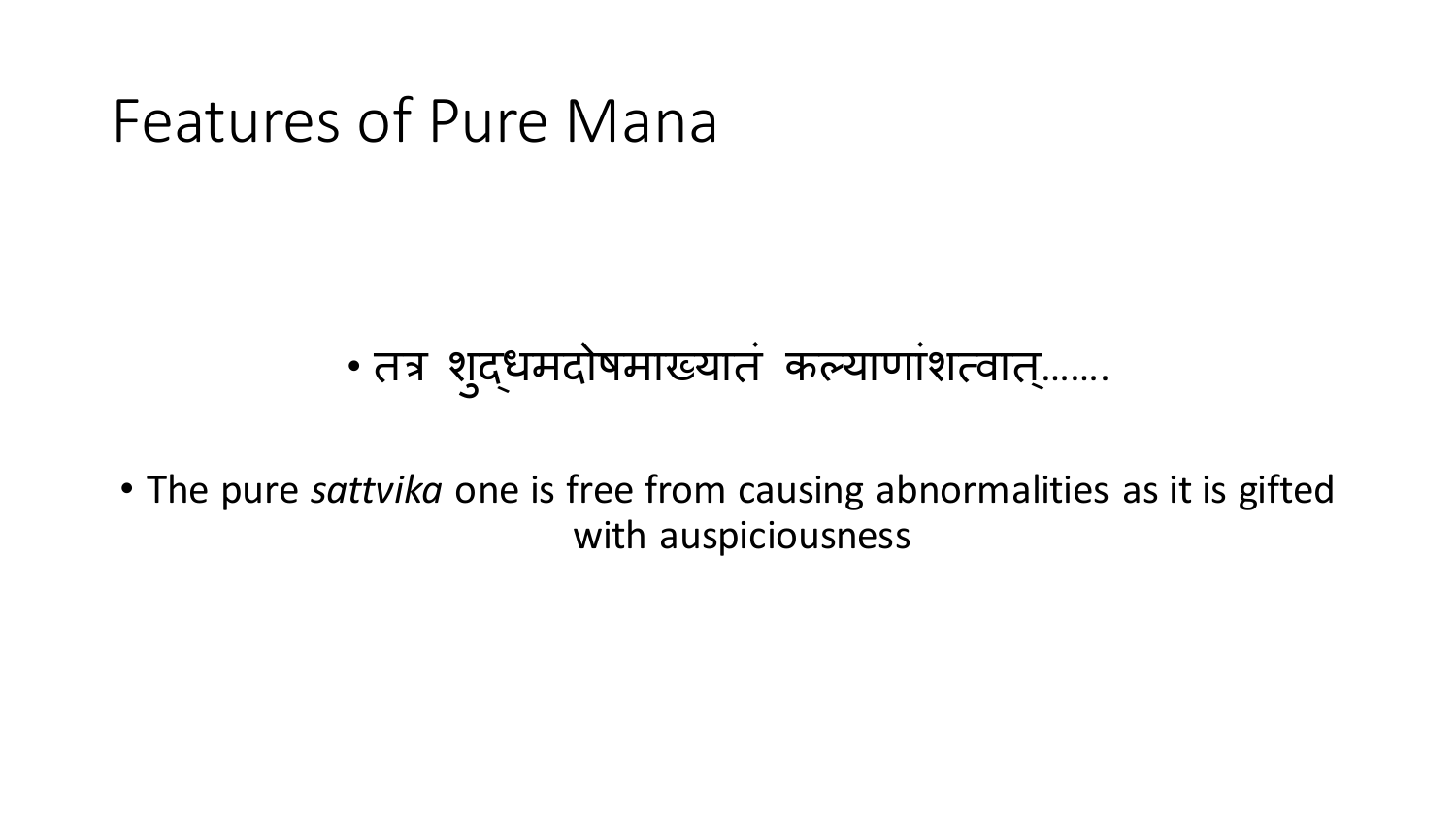## Features of impure Mana

#### • राजसं सदोषमाख्यातं रोषांशत्िात्, तामसमवि सदोषमाख्यातं मोहांशत्वात|

whereas the *rajasika* type is impure because it promotes furious temperament. In the same way, the *tamasika* one is similarly impure because of bewilderment.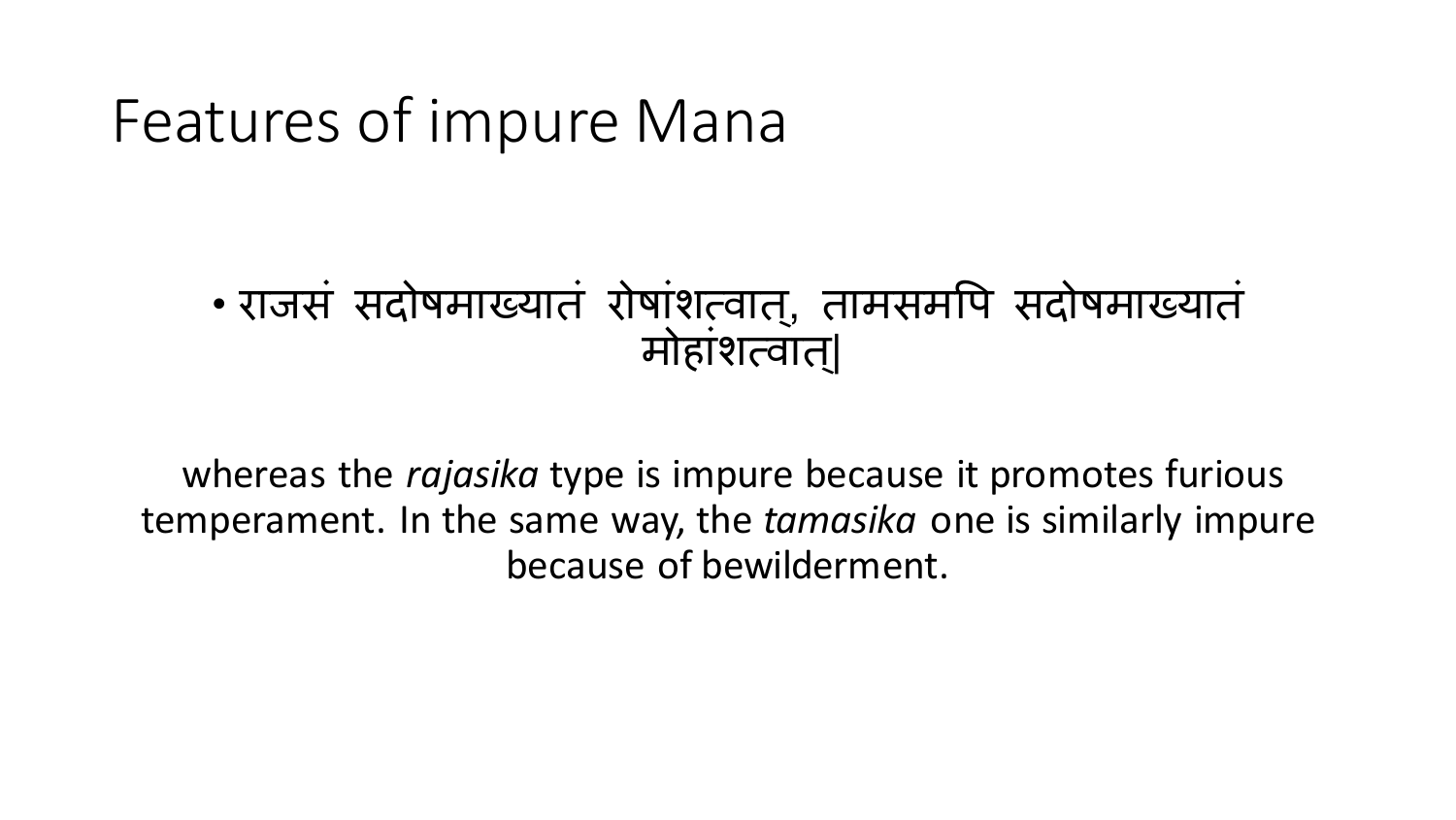## Relation of Mana and Body

### शरीरं ह्यपि सत्त्वमनुविधीयते, सत्त्वं च शरीरम्| तस्मात् कतिचित्सत्त्वभैदाननूकाभिनिर्देशेन निदर्शनार्थमनुव्याख्यास्यामः||३६||

• The body influences the mind and vice versa. Therefore, some of the varieties of mind have been described briefly depicting their resemblance with recognized symbols.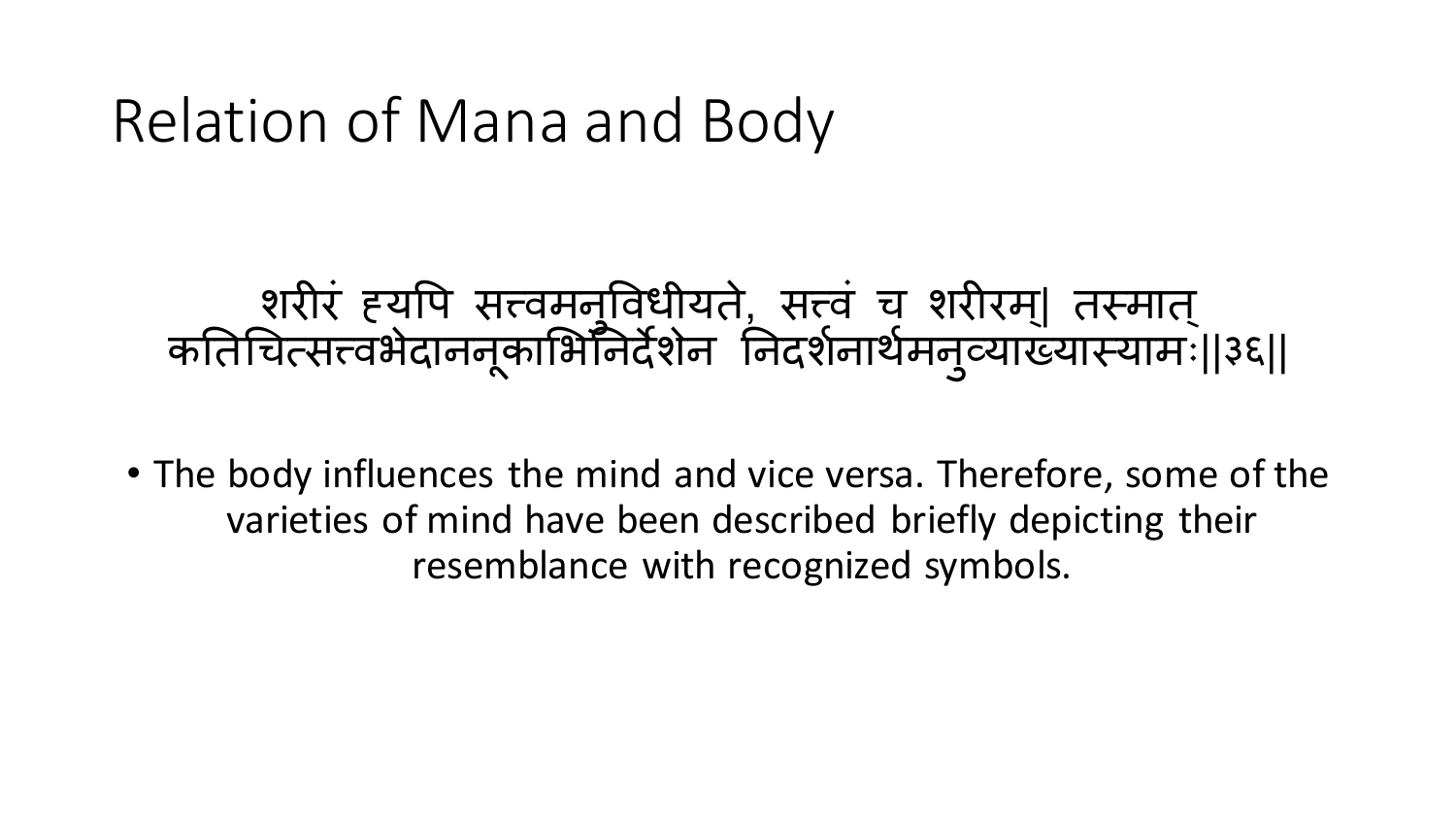## Seven types of Pure *Mana* constitution

1. श ु चचं सत्यामभसन्धं जजतात्मानं संविभाचिनं ज्ञानविज्ञानिचनप्रततिचनसम्िन्नं स्मृतिमन्तकामक्रोधलोभमानमोहेष्योहर्षे मर्षापेतं समं सर्वभूतेषु ब्राहमं विद्यात्...

*Braahma* (representing the qualities of Brahma): Clean, love for truth, having control over self, power of eliminating bias, capable of learning, perceptive, power of description, reply and memory. Freedom from overenthusiasm, anger, greediness, self-esteem, lack of knowledge, envy, misery and narrow-mindedness and favorable outlook equally for all the individuals. The individuals having such qualities should be known as *Brahma* in mind.

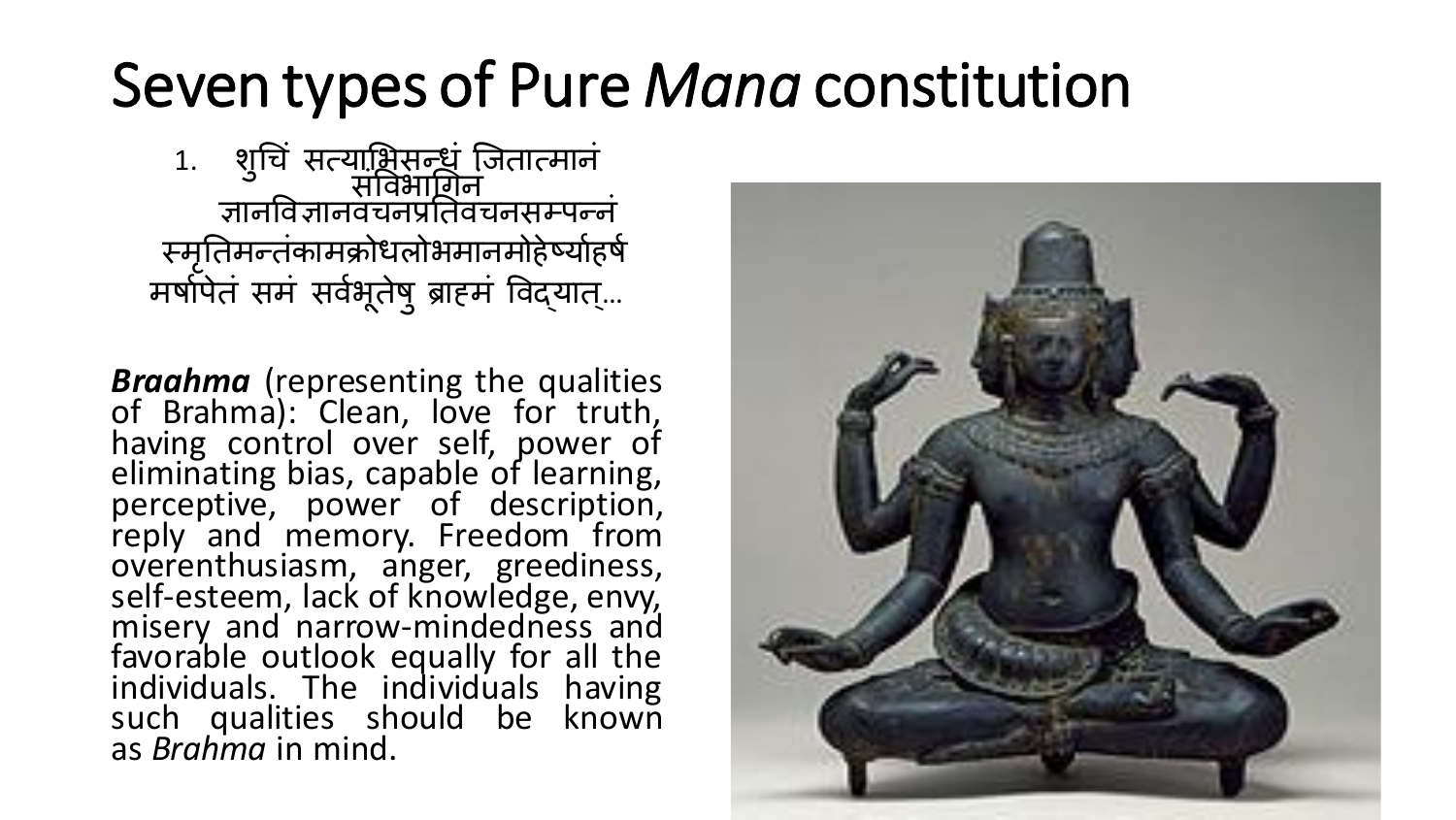### Aarsha Kaaya

2.इज्याध्ययनव्रतहोमब्रहमचर्यपरमतिथिव्रतमुपश ान्तमदमानरागदवेषमोहलोभरोषंप्रतिभावचनविज्ञ ानोपधारणशक्तिसम्पन्नमार्षं विदयात|

*Aarsha* (representing the qualities of *rishis*): Dedication to holy rituals, study, sacred vows, oblations and celibacy, welcoming nature to the guest. Has freedom from selfimportance, self-esteem, affection, detestation, lack of knowledge, greed and annoyance. The person is capable of intellectual excellence and eloquence, power of understanding and retention. The individuals having such qualities should be known as *Arsha* in mind.

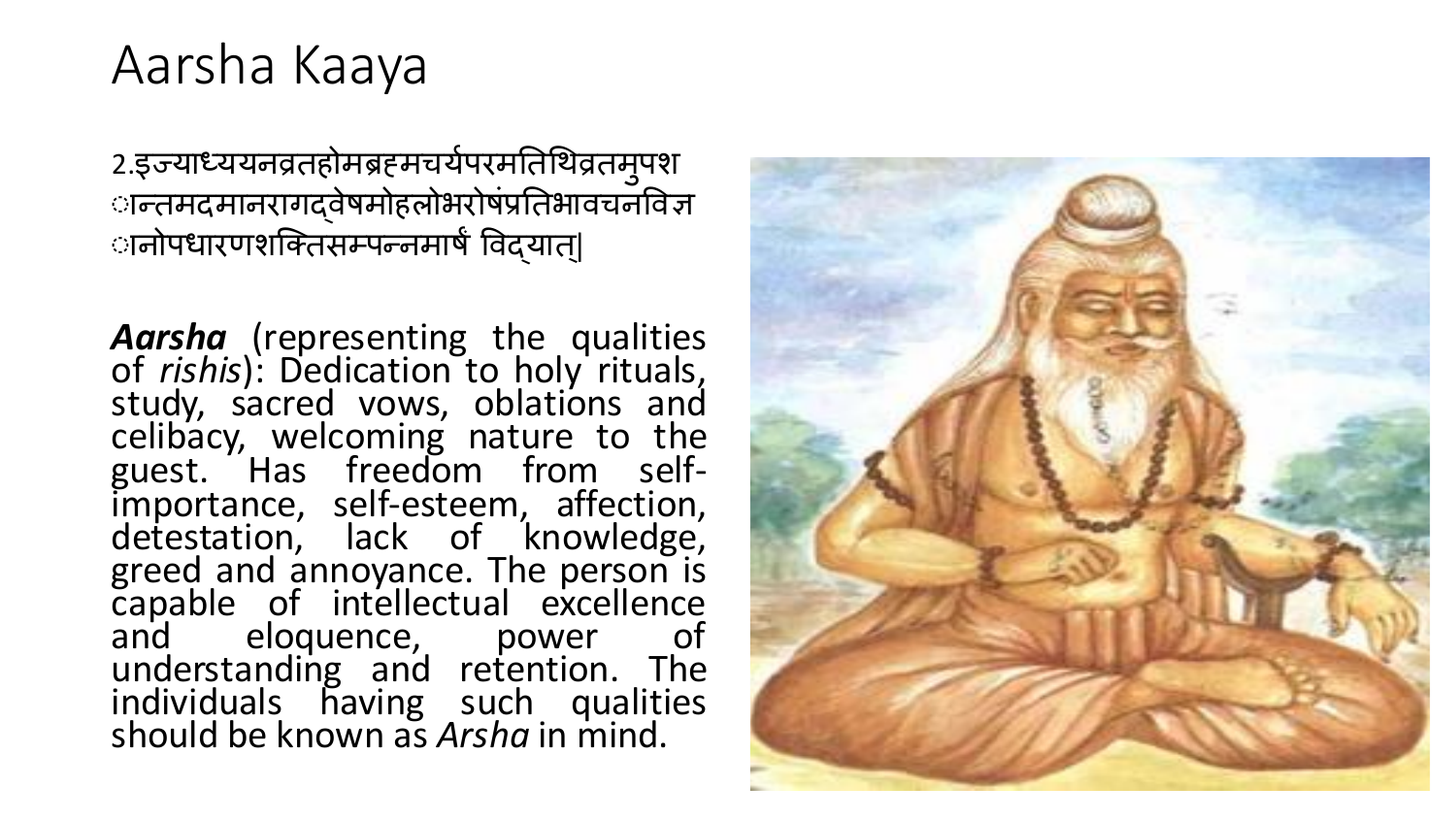## Aindra Kaaya

3.ऐश्वर्यवन्तमादेयवाक्यं यज्वानं शूरमोजस्विनं तेजसोपेतमक्लिष्टकर्माणं दीर्घदर्शिनं धर्मार्थकामाभिरतमैन्दं विद्यात्|

*Aindra* (representing the qualities of Indra): Supremacy and trustworthy words, involved in holy rituals, endowed with bravery, strength and splendor, involved in good acts, far sightedness, always engaged in achievement of virtue, wealth, devotion to virtuous acts, earning of wealth and pleasure. The individuals having such qualities should be known as *Indra* in mind.

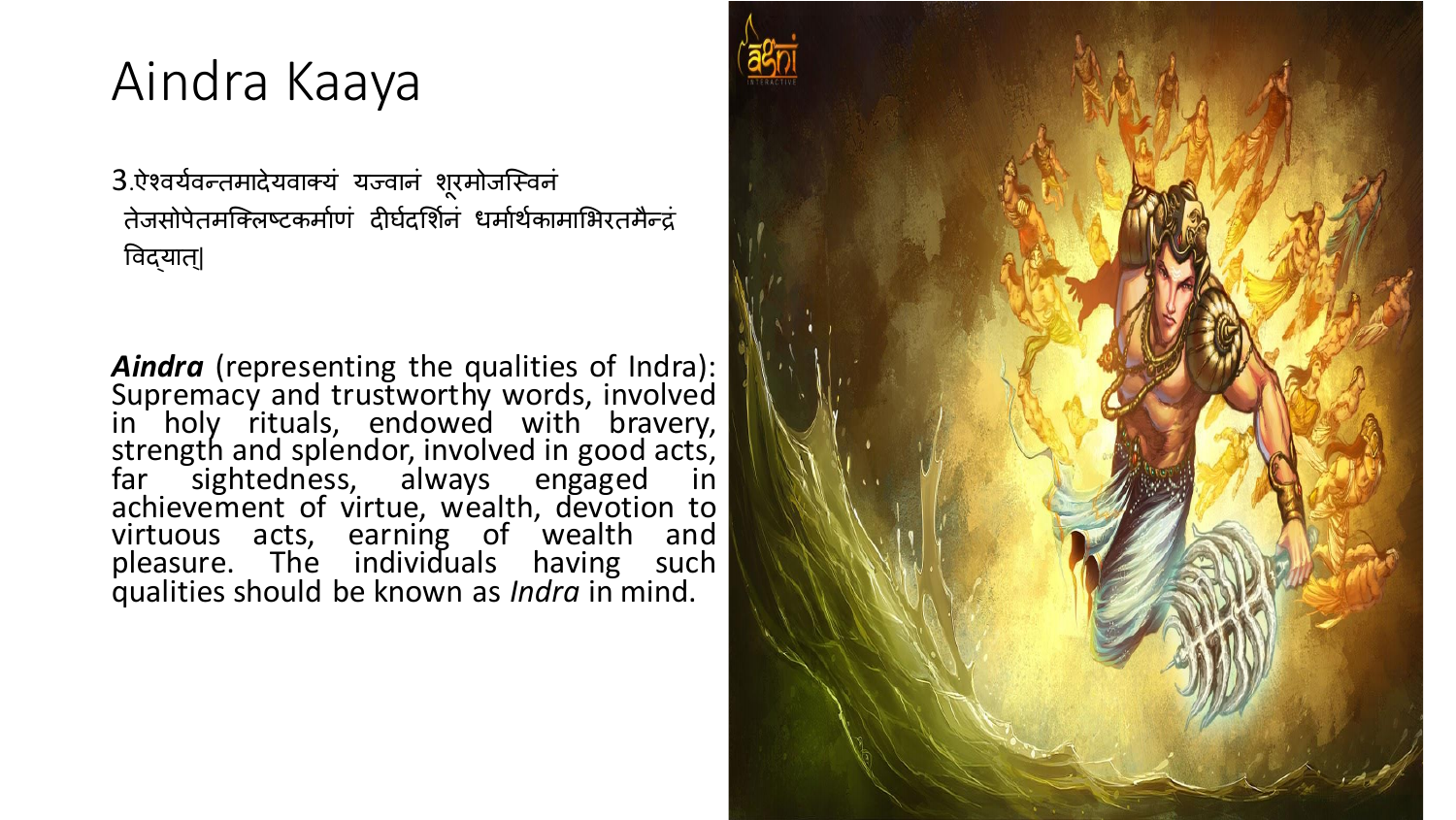### Yaamya Kaaya

- लेखास्थवृत्तं प्राप्तकारिणमसम्प्रहायेमुत्थानवन्तं स्मृतिमन्तमैश्वयेलोम्भिन व्यपगतरागेष्यादवेषमोहं याम्यं विदयात् |
- *Yamya* (representing the qualities of Yama): Observance of the humility of actions, timely instigation of dealings, non- aggressive, accomplished with promptness and memory, attaining supremacy, free from affection, jealousy, detestation and ignorance. The individuals having such qualities should be known as *Yama* in mind.

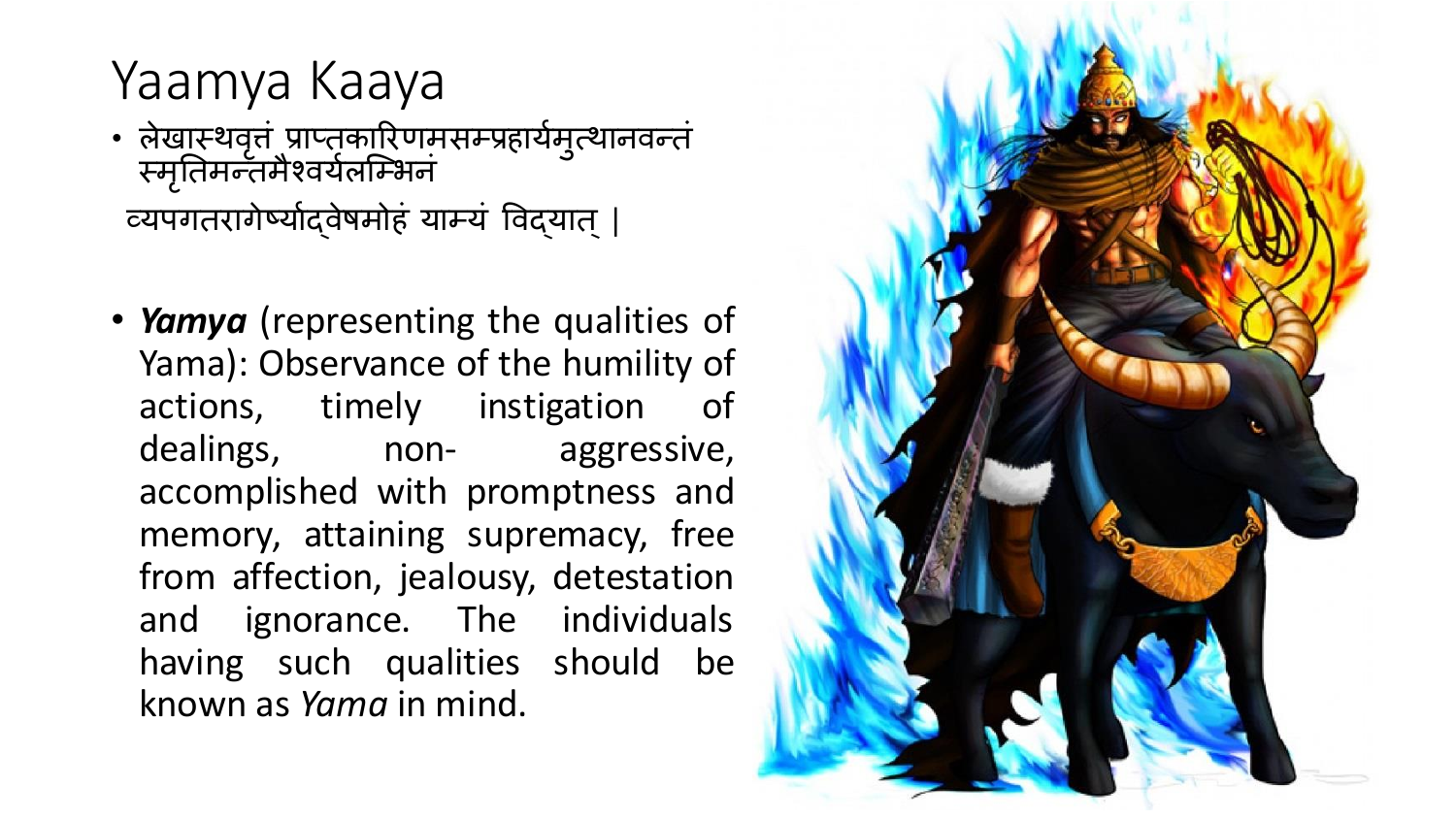## Vaaruna Kaaya

5. शूरं धीरं शचिमशचिद्वेषिणं यज्वीनमम्भोविहाररतिमौक्लष्टकमोण स्थानकोपप्रसादं वारुणं विद्यात् |

*Varuna* (representing the qualities of Varuna): Bravery, patience, clean and disliking for uncleanliness, engaged in holy rituals, affection for enjoyment in water, hatred for mean-actions, expression of anger and happiness in proper time and place. The individuals having such qualities should be known as *Varuna* in mind.

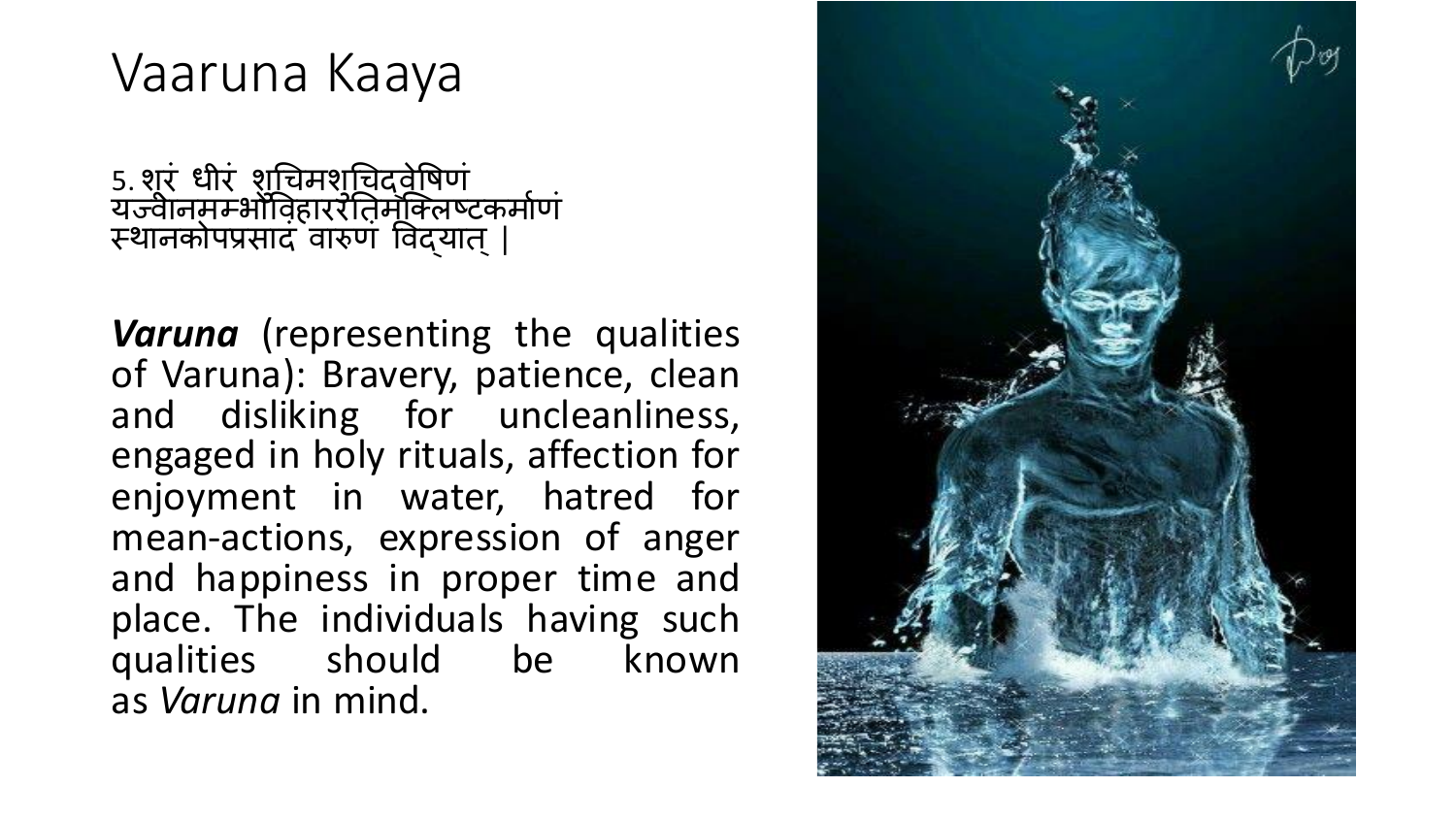### Kouber Kaaya 6.स्थानमानोपभोगपरिवारसम्पन्नं धुर्मार्थकामनित्यं शुचि सुर्खविहारं व्यक्तकोपप्रसादं कौबेरं विद्यात् |

*Kaubera* (representing the qualities of Kubera): Capable of position, honor, luxuries and having family members (attendants), constantly involved in virtuous acts, wealth and satisfaction of desires, clean, comfortable movement, obvious annoyance and happiness. The individuals having such qualities should be known as *Kaubera* in mind.

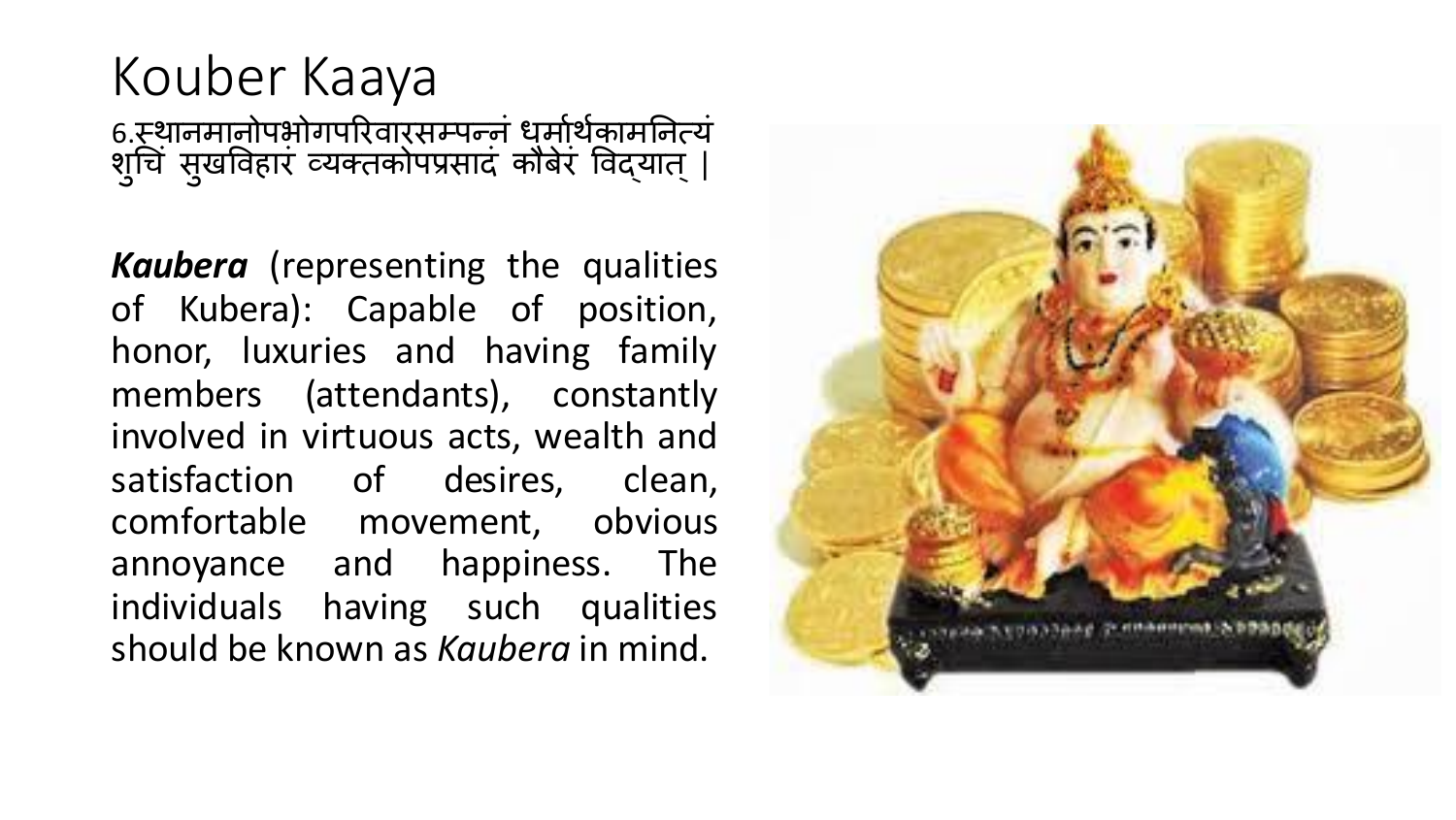## To be continued….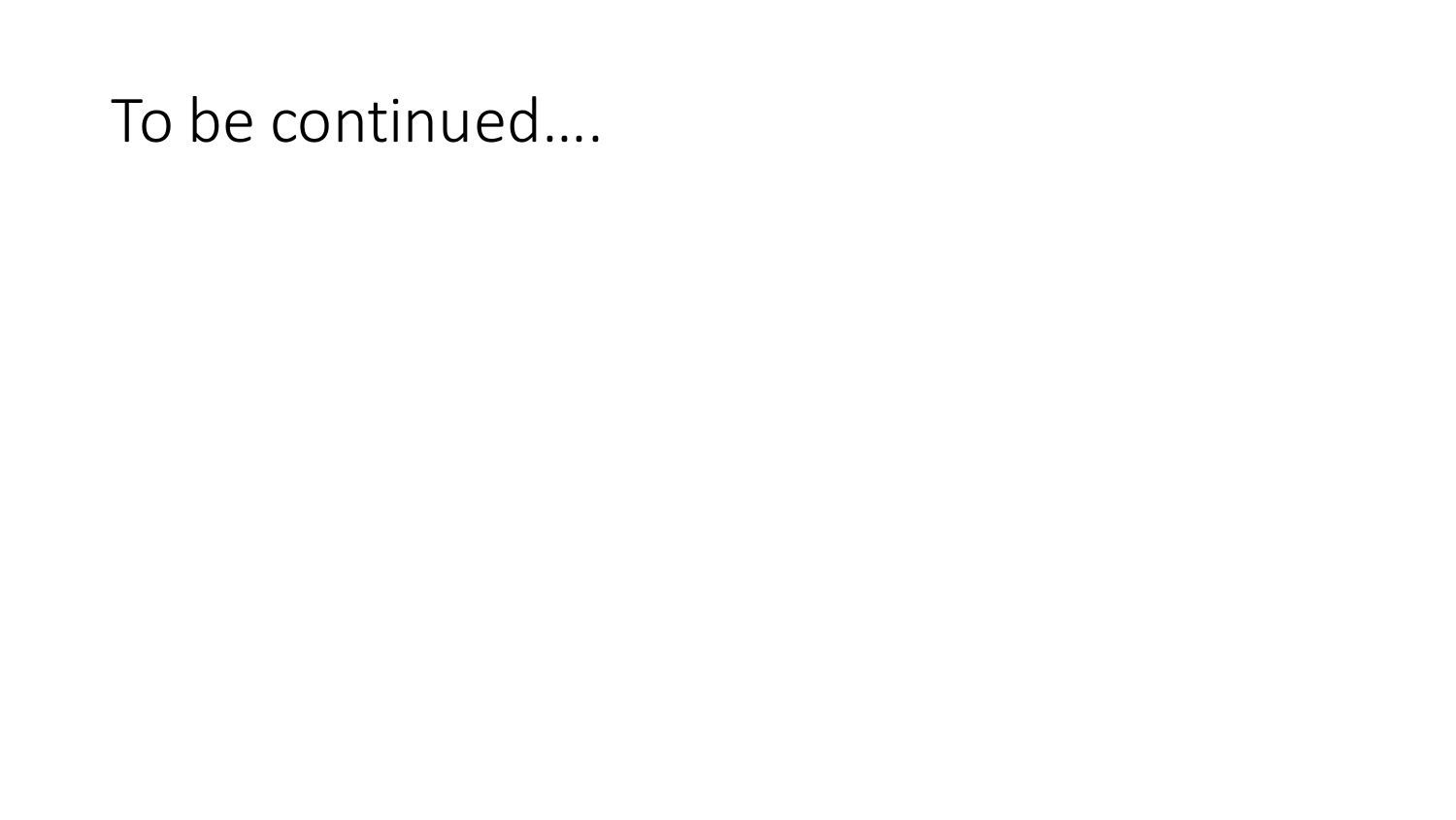